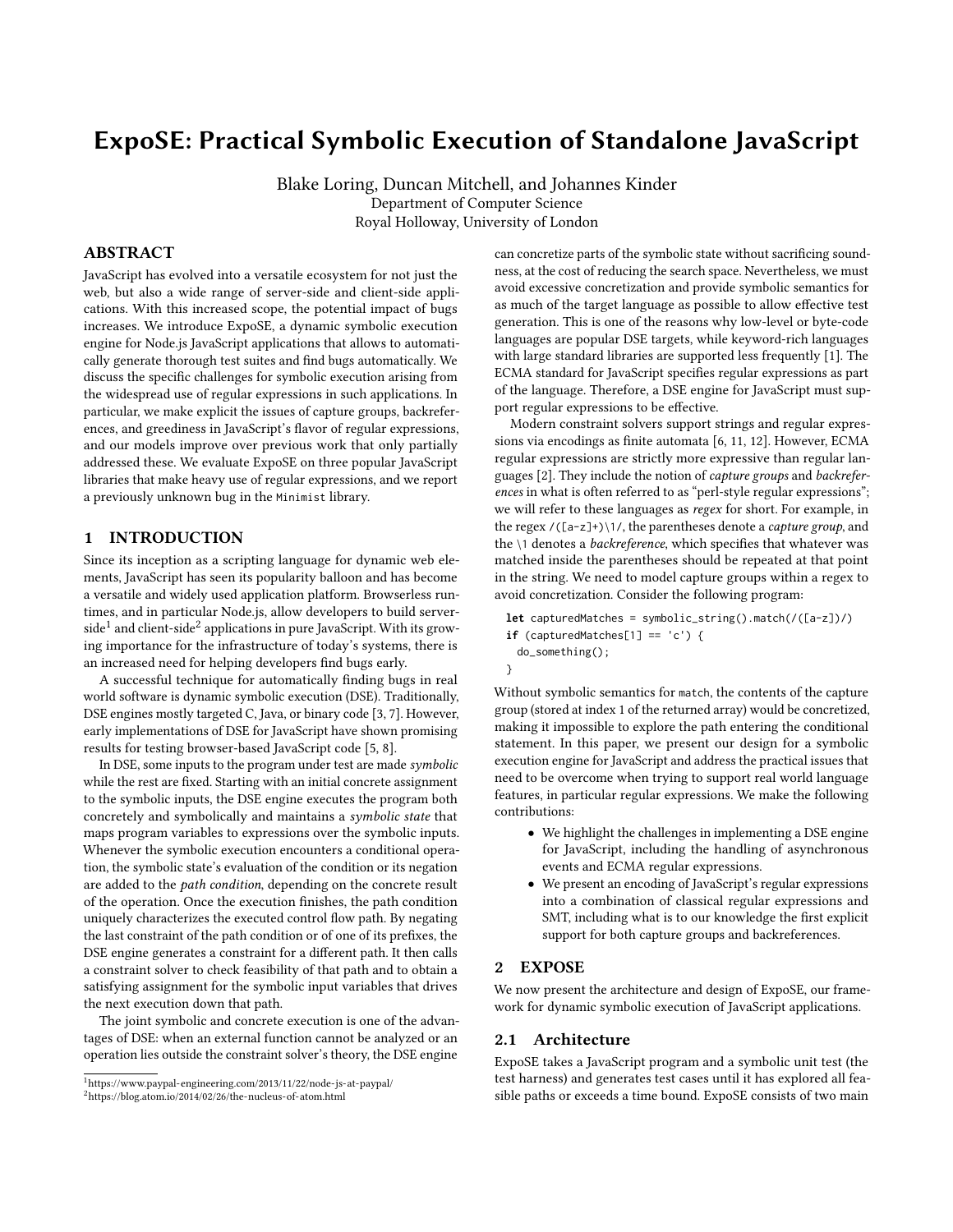<span id="page-1-0"></span>

Figure 1: The ExpoSE architecture.

components, the test executor and the test distributor, as shown in the overview in Figure [1.](#page-1-0) The distributor manages the global state of the exploration, aggregates statistics, and schedules test cases for symbolic execution. Multiple test cases can be run concurrently in separate test executor processes to take advantage of parallelism.

The test case executor instruments the program under test to perform symbolic execution and detect any bugs during execution. We use the Jalangi2 framework for instrumentation, which is itself written in JavaScript. It inserts callbacks for all JavaScript syntax, including in code dynamically created by eval and require. Each instance of the executor runs a test case, symbolically executes the induced trace, and uses the Z3 SMT solver (via custom JavaScript bindings) to generate new test inputs that are passed back to the Distributor. JavaScript uses floating point representation for all its numbers, which we approximate using real arithmetic. For supporting string operations, we rely on the recently added theory of strings in Z3, together with our custom encoding of regex into regular expressions and string constraints (see [§3\)](#page-1-1).

#### 2.2 Test Isolation

JavaScript programs execute in a single thread, but rely on asynchronous operations to achieve a form of parallelism and avoid blocking. Callbacks from completed asynchronous operations are scheduled whenever the execution of the current execution frame finishes. To avoid starvation of asynchronous events and timeouts in a continuously running test executor, we create a separate process for each test case. Additionally, this prevents spill-over effects from one execution to the next where the program affects the global state or dynamically modifies parts of the standard library (which is legal in JavaScript). As a side effect, the overhead of applying instrumentation is repeated for every test case; we are investigating adding caching mechanisms to Jalangi2 to avoid redundant steps.

## <span id="page-1-1"></span>3 REGULAR EXPRESSIONS

We now present our encoding from regex into regular expressions and string constraints. This extends prior work by including a formalization of nested capture groups and backreferences [\[6,](#page-3-5) [8,](#page-3-3) [9\]](#page-3-9).

#### <span id="page-1-3"></span>3.1 Capture Groups

Let R be any regex without backreferences,  $\omega \in \mathcal{L}(R)$  a word of the language defined by  $R$ , and  $C$  a capture group within  $R$ . Then the capture of C is the last substring of  $\omega$  "matched" by C, i.e., consumed by the transitions corresponding to  $C$  within  $R$ 's equivalent non-deterministic finite automaton (NFA).

In JavaScript, match and related operations return capture groups in an array, with the entire matched string at position 0 and the capture of the  $n$ -th capture group in position  $n$ . Captures may be the empty string if that capture group was not matched, which can occur with alternation or quantification  $(*$  or ?). If there is no match, the entire array is empty. We model the semantics of match using formulas over the theory of strings and regular expressions. Each capture string is expressed as the concatenation of the capture groups and expressions within it.

Consider evaluating str.match(/(a)b/ in a symbolic state where str evaluates to Ω. The result is either **null** (no match) or an array containing the entire match  $(\omega)$  and the last match for the capture group  $(\omega_1)$ . During DSE, we treat the two cases as two separate paths. If the concrete evaluation of match succeeds, we set the result to [ $\omega$ ,  $\omega_1$ ] and add to the path constraint the expression  $\omega \ll \Omega \wedge$  $\omega = \omega_1 + \omega_2 \wedge \omega_1 \in \mathcal{L}(\mathsf{a}) \wedge \omega_2 \in \mathcal{L}(\mathsf{b})$ , where  $\ll$  is the substring relation and ++ is string concatenation. If the concrete match fails, we add the negation of the constraint and set the result to **null**.

General Encoding. We now show how we construct such constraints in general, using a recursive encoding strategy. To allow referring to individual captures in constraints, we break down a regex R into its constituent capture groups and literals (which include character classes and ranges, and for the purpose of simplifying the presentation, also capture-free concatenations of literals such as abc). We can then describe words  $\omega \in \mathcal{L}(R)$  in terms of concatenation constraints over literals and words in the languages of the capture groups, which are broken down further in a recursive manner. We write any regex  $R$  as

<span id="page-1-2"></span>
$$
R = r_0 \circ_0 r_1 \circ_1 \dots \circ_{n-1} r_n,\tag{1}
$$

where each odd-indexed  $r_i$  is a (possibly empty) capture group<br>(which contains recursively the same structure as  $R$ ) each even. (which contains, recursively, the same structure as R), each evenindexed  $r_i$  a (possibly empty) literal, and each  $\circ_i$  either concatenation, alternation, or a Kleene star (+ and ? are rewritten with their direct equivalences). Note that allowing empty  $r_i$  also permits to have no capture groups at all or multiple consecutive operators (e.g., Kleene star and concatenation).

The alternation operator  $r_1 | r_2$  matches either  $r_1$  or  $r_2$ . Following the decomposition of  $R$  in Equation [1](#page-1-2) above, we can, for the first  $i$ such that  $\circ_i = |$ , write  $\omega \in \mathcal{L}(R) \iff \omega \in \mathcal{L}(r_0 \circ_0 \dots \circ_{i-1} r_i) \vee \omega \in \mathcal{L}(r_1 \circ_1 \dots \circ_{i-1} r_i)$  $\omega \in \mathcal{L}(r_{i+1} \circ_{i+1} \ldots \circ_{n-1} r_n)$ . Applied repeatedly on each resulting subexpression, we can eliminate alternation over capture groups.

The concatenation operator is implicit: words in  $\mathcal{L}(r_1r_2)$  are the concatenation of words in  $\mathcal{L}(r_1)$  and  $\mathcal{L}(r_2)$ . Suppose we have eliminated alternation in the regex via the constraints above, then considering Equation [1,](#page-1-2) for the first *i* such that  $\circ_i$  is concatenation,<br>we obtain  $\circ_i \in \mathcal{L}(P)$   $\iff \circ_i \in \mathcal{L}(P)$  and  $\circ_i \in \mathcal{L}(P)$  and  $\circ_i \in \mathcal{L}(P)$ we obtain  $\omega \in \mathcal{L}(R) \iff \omega_1 \in \mathcal{L}(r_0 \circ_0 \dots \circ_{i-1} r_i) \land \omega_2 \in$  $\mathcal{L}(r_{i+1} \circ_{i+1} \ldots \circ_{n-1} r_n) \wedge \omega = \omega_1 + \omega_2$ . As before, this allows to iteratively eliminate concatenation between capture groups.

Once we have eliminated alternation and concatenation at the top level, we need only describe the constraints induced by Kleene Star operations on a single subexpression  $r_i$ . Capture groups and  $l$ literals can be encoded in the same manner, via

<span id="page-1-4"></span>
$$
\omega \in \mathcal{L}(r_i \star) \iff \left(\exists m \ge 0 \land \omega = \leftarrow_{j=0}^m \omega_j \land \forall j \in \{0, ..., m\}, \omega_j \in \mathcal{L}(r_i)\right) \lor \omega = \epsilon \quad (2)
$$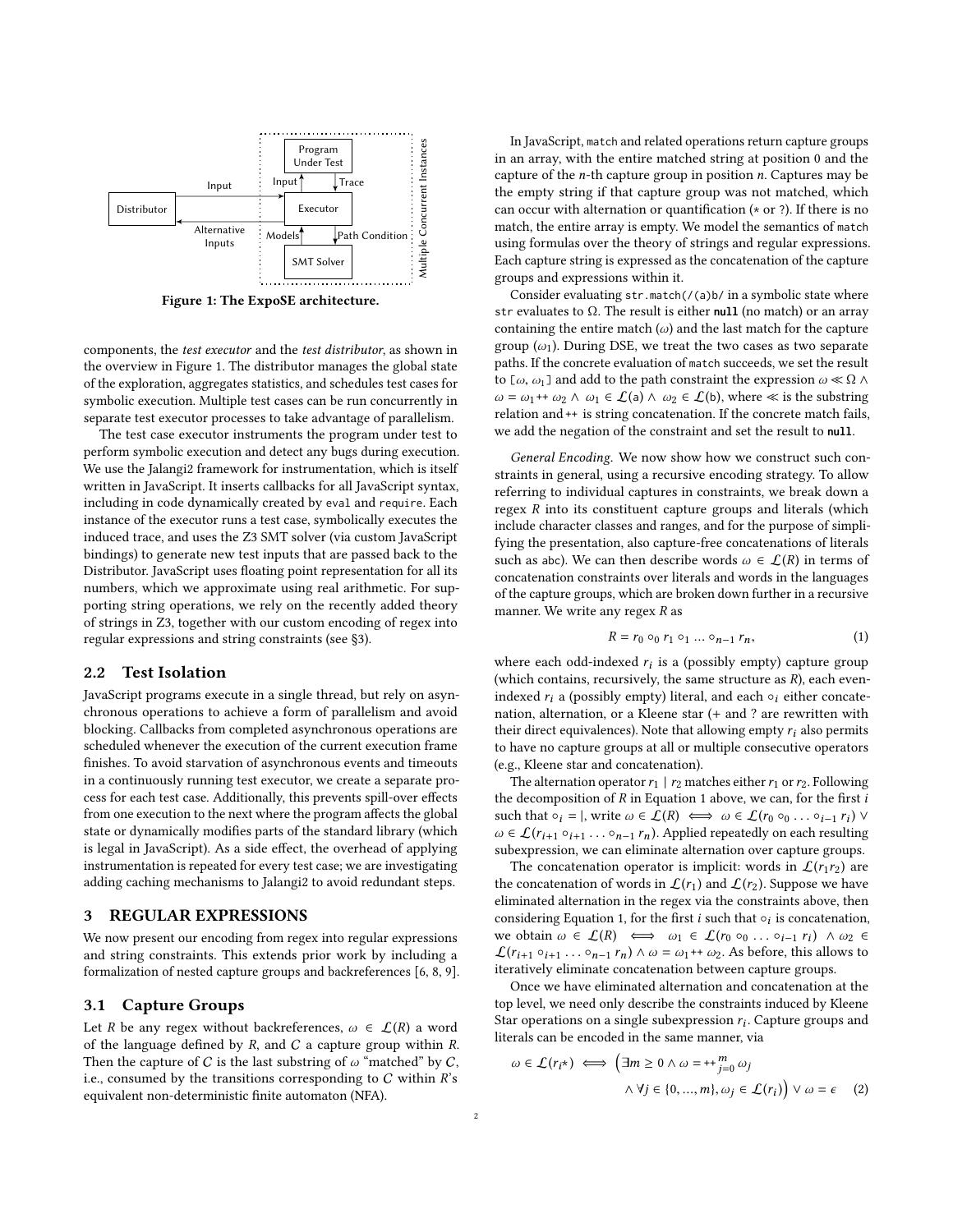When  $r_i$  is a capture group, we note that the result of the capture group refers to the last matching string satisfying it.  $\omega$ . We can group refers to the last matching string satisfying it,  $\omega_m$ . We can then proceed recursively on each capture group as above to fully describe the generated language.

### 3.2 Backreferences

A backreference specifies that any match for it must match the last instance of a labeled, closed capture group. They can be used both outside and inside quantification  $(*, *, ?)$ , matching the last string matched to the specified capture group.

Suppose that, in a regex  $R$ , there are  $m$  non-null capture groups (including top-level and nested captures), and that any literal  $r_i$ may additionally be a backreference \ $k$ , where  $1 \leq k \leq m$  and the We can then define a regex  $R' = r'_0 \circ 0 r'_1 \circ 1 ... \circ n_{n-1} r'_n$ , where  $r'_i = C_k$ <br>if  $r_i = \lambda k$  and  $r' = r_i$ , otherwise, It is immediate that  $f(P) \subset f(P')$ <sup>th</sup> capture group,  $C_k$ , is closed at the point of the backreference. if  $r_i = \kappa$  and  $r'_i = r_i$  otherwise. It is immediate that  $\mathcal{L}(R) \subseteq \mathcal{L}(R')$ .<br>Since P' is backraferance-free it can be encoded by the process in Since  $R'$  is backreference-free it can be encoded by the process in  $83.1$ ; we now extend this encoding to  $R$ [§3.1;](#page-1-3) we now extend this encoding to R.

Consider the case where a regex  $R$  has no quantification. At the top level, the constraint on R' generated from eliminating alterna-<br>tions is of the form  $\omega \in C(P')$   $\longleftrightarrow$   $P_{\text{A}} \vee P_{\text{A}}$ . For some M and tions is of the form  $\omega \in \mathcal{L}(R') \iff P_1 \vee ... \vee P_N$ . For some M and languages  $\mathcal{L}_{i,j}$ , each  $P_i = (\omega = \omega_{i,1} + \ldots + \omega_{i,M}) \wedge (\forall j, \omega_{i,j} \in \mathcal{L}_{i,j})$ ,<br>due to the elimination of concatenation. Suppose R contains a backdue to the elimination of concatenation. Suppose R contains a backreference to  $C_k$  at the index *i*. Suppose that  $\omega_{i_1,j_1}$  is the string matching  $r'$ matching the capture group  $C_k$ , and  $\omega_{i_2, j_2}$  is the string matching  $r'_i$ <br>in  $P'$ . Then translate our constraint for  $f(P')$  into one for  $f(P)$  by in R'. Then translate our constraint for  $\mathcal{L}(R')$  into one for  $\mathcal{L}(R)$  by adding the constraint  $\omega_{i_1,j_1} = \omega_{i_2,j_2}$ . Note this only makes sense if  $i_1 - i_2$  but this follows the semantics of backreferences  $i_1 = i_2$ , but this follows the semantics of backreferences.

Now consider a backreference to some  $C_k$  which is not contained within a quantified capture group, either  $R_1 = \dots C_k \dots \backslash \mathsf{k}^* \dots$  or  $R_2 = \dots C_k \times \dots \backslash \mathsf{k}$ . For the former case as before, suppose  $\otimes \dots$  $R_2 = \ldots C_k^* \ldots \backslash k \ldots$  For the former case, as before, suppose  $\omega_{i_1,j_1}$ is the string matching  $C_k$ , and  $\omega_{i_2, j_2}$  is the string matching  $C_k \star$  in the constraints describing  $\Gamma(P')$ . From Equation 2, we know that the constraints describing  $\mathcal{L}(R'_1)$ . From Equation [2,](#page-1-4) we know that either  $\omega_{i_2, j_2} = \omega_0 + ... + \omega_m$  for some m, or  $\omega_{i_2, j_2} = \epsilon$ . We add an extra constraint only in the former case, which ensures each  $\omega_i$ must be the same as the match of the capture group referenced:  $\forall i : 0 \le i \le m, \omega_i = \omega_{i_1, j_1}$ . In the latter case, suppose  $\omega_{i_1, j_1}$  matches  $C_k^*$ , then  $\omega_{i_1,j_1} = \omega_0 + ... + \omega_m$  for some *m* or  $\omega_{i_1,j_1} = \epsilon$ . Suppose further that  $\omega_{i_2,j_2}$  is the string matching the replaced backreference<br>in  $P'$ , Becalling that in  $P(P_2)$ ,  $\omega$ , must match the last match of in  $R'_2$ . Recalling that in  $\mathcal{L}(R_2)$ ,  $\omega_{i_2, j_2}$  must match the last match of  $C_1$ , we need to add to our constraints for  $\mathcal{L}(R')$  that  $\omega_{i_1} = \epsilon$  if  $C_k$ , we need to add to our constraints for  $\mathcal{L}(R'_2)$  that  $\omega_{i_2, j_2} = \epsilon$  if  $\omega_{i_1,j_1} = \epsilon$  and  $\omega_{i_2,j_2} = \omega_m$  otherwise.

Finally, we consider nested backreferences with capture groups. Without loss of generality, consider  $R_3 = \ldots (\ldots C_k \ldots \setminus k \ldots) * \ldots$ <br>where  $C_k$  and k are contained within the top-level capture group where  $C_k$  and k are contained within the top-level capture group  $C_l$ . Considering  $R'_3$ , and supposing that  $C'_l$  (the related regex to  $C_l$ ) does not contain any alternation operators, we obtain (omitting any non-pertinent constraints):

$$
\begin{aligned} \omega \in \mathcal{L}(C_l') &\iff \omega = ... {^{++}} \omega_l {^{++}} ... {^{++}} ... \omega_j {^{++}} ...\\ &\land ... \land \omega_l \in \mathcal{L}(C_k) \land ... \land \omega_j \in \mathcal{L}(C_k) \land ... \end{aligned}
$$

For this *i* and *j*, we have  $\omega \in \mathcal{L}(C_l) \iff \omega \in \mathcal{L}(C'_l) \land \omega_i = \omega_j$ <br>Considering this additional constraint and Equation 2, we note this Considering this additional constraint and Equation [2,](#page-1-4) we note this describes accurately the nested backreference. Recursing through the entire regex  $R$ , we can describe the entire language  $R$  in terms of these constraints.

<span id="page-2-1"></span>

|                           | Minimist | Semver  | Validator         |
|---------------------------|----------|---------|-------------------|
| Lines of Code             | 300      | 1200    | 1500              |
| Path Count                | 52       | 248     | 168               |
| <b>Total Execution</b>    | 902.00s  | 500.00s | 170.00s           |
| Mean Test Case            | 18.15s   | 7.44s   | 8.09s             |
| Median Test Case          | 1.31s    | 2.52s   | 3.00 <sub>s</sub> |
| <b>Shortest Test Case</b> | 0.73s    | 1.09s   | 1.67s             |
| Longest Test Case         | 900.00s  | 495.10s | 64.47s            |

Figure 2: Statistics and runtimes for testing targets.

## 3.3 Remaining Challenges

Nested Backreferences. In practice, the encoding for nested backreferences presented above leads to sets of constraints that are hard to solve for state of the art SMT solvers. In our current implementation in ExpoSE, we use a more restrictive encoding that limits any quantified, nested backreference to have only equal matches. For example, given the regular expression ((a|b)\2)+, ExpoSE would consider the strings aaaa and bbbb to be part of the language but not aabb. With string support in SMT solvers still a relatively new addition, we hope to loosen this restriction in the future.

Greediness. By default, regexes are greedy, which means that as the regex is matched from left to right, only the largest possible match of each subexpression is considered. Greediness makes a difference for the contents of capture groups: in  $/a*(a*)$ /, the capture will always be empty since all a's will be consumed by the greedy initial a\*. Our encoding disregards greediness when a regex uses unbounded quantification. In fact, we are not aware of prior work that even considered this interplay of greediness and capture groups as a limitation.

Including full support for greediness would require a combination of existential quantifiers and maximality constraints to construct encodings which force the result of matching any subexpression to be the largest string such that the remaining constraints are still satisfiable. Unfortunately, a direct encoding would likely cause many constraints to become infeasible for automatic solving.

# 4 EVALUATION

We evaluate ExpoSE by testing the JavaScript libraries Minimist, Semver and Validator<sup>[3](#page-2-0)</sup>. These popular libraries-ranging between 1.5m and 30m downloads a month—all rely on both string operations and regular expression matching and each contain between 300 and 1500 lines of code. ExpoSE is able to cover between 56-80% and found a previously undiscovered crash bug in Minimist.

#### 4.1 Methodology

Code Coverage. It is not straightforward to determine the total amount of code that could potentially be covered in a JavaScript program. The statements eval and require can dynamically add new code to be executed and thus may lead to different baselines for different test cases. In addition to all code in the main file under test, we count source code that is required (imported) on demand or evaluated (generated) during execution. We measure code coverage as the fraction of unique nodes in the program's abstract syntax tree encountered during execution. For JavaScript code, this metric

<span id="page-2-0"></span><sup>3</sup><https://www.npmjs.com/>